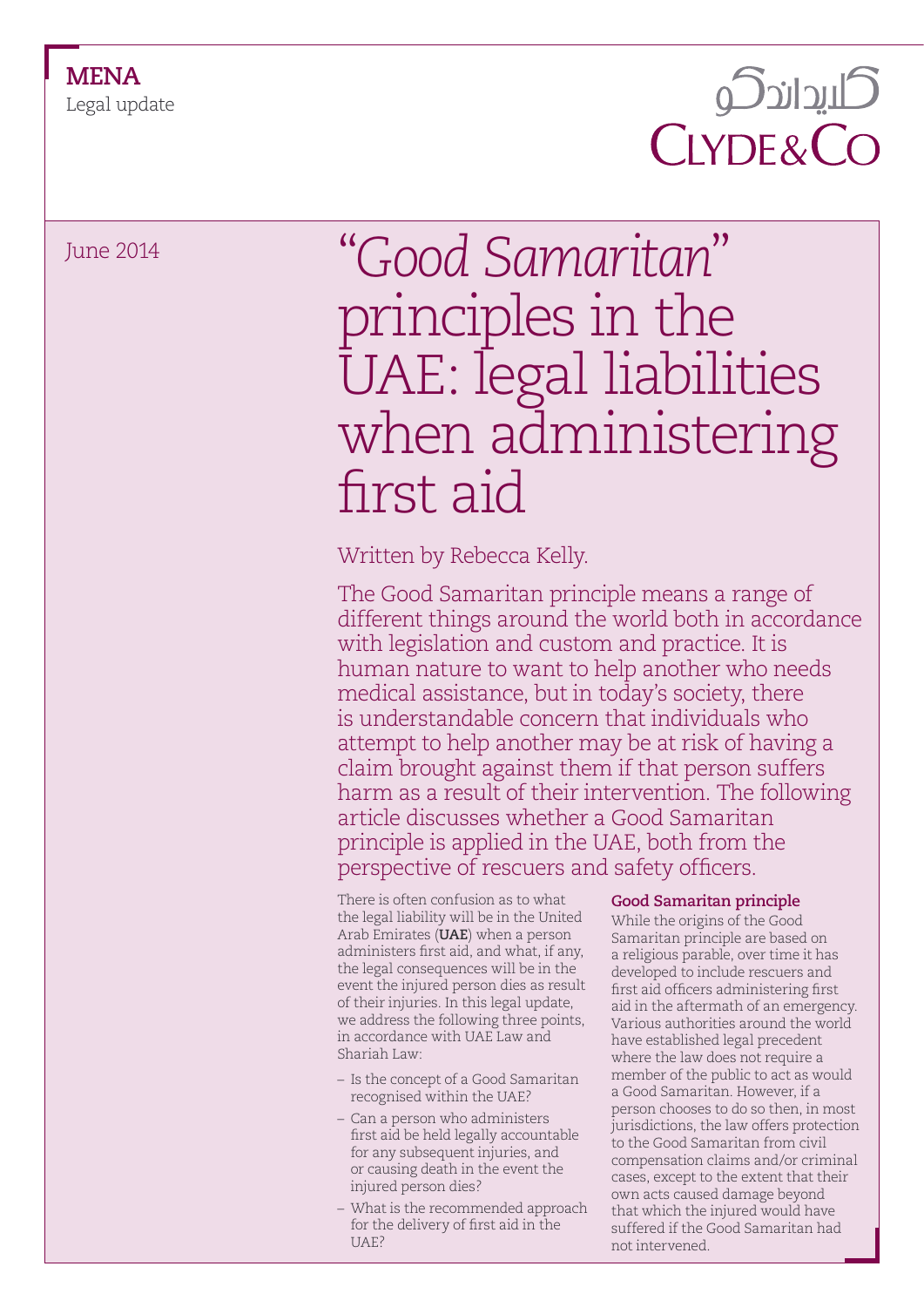"*There is, happily, in all men of goodwill, an urge to save those who are in peril*"1

Within the UAE, a question often asked in respect of this goodwill, is whether or not an individual will be held legally liable (and face imprisonment and/or civil responsibility for the payment of diya or arsh) for contributing to someone's death or injuries if they have provided assistance to that injured person. So while it is human nature to want to help another who needs assistance, in today's society, there is understandable concern that individuals who attempt to help another may be at risk of having a claim brought against them if that person suffers harm as a result of the intervention. Understanding how the UAE law treats individuals who offer first aid (either in their professional capacity or in rescue circumstances) is important.

#### **UAE Law considerations**

The UAE does not have a stand-alone Good Samaritan law, unlike other jurisdictions. Over the past few years, there have been news reports of a draft law under consideration, but as at the date of this article, no such law has been published. If a Good Samaritan law was to be enacted in the UAE, it would be the first of its kind in the GCC.

Typically, the key provision contained in Good Samaritan laws provides legal immunity for those individuals that administer first aid in a rescue situation, when they themselves acted in good faith and without remuneration. Of course, other considerations include the informed consent, parental rights and the right of the victim to refuse treatment. In the UAE, pursuant to articles 342 and 343 of the Penal Code (Federal Law No. (3) of 1987 as amended) (**Penal Code**), a person may be punished if they cause the death or injury of another person. In accordance with the Penal Code, causation can attach where the person "*refrained, at that moment, from helping the victim… in spite of the fact that he was capable of doing so*" or "i*f the crime was committed as a result of the offender's failure to perform the duties imposed on him in the performance of his function, profession or craft…*"

However, pursuant to article 52(3) of the Penal Code, no crime is committed where medical treatment is performed in accordance with generally accepted scientific principles and with the express or implied consent of the patient, or if medical interference is required in emergency cases. Therefore, no criminal liability will attach to an individual performing first aid in a rescuer situation, as long as the conditions of article 52 of the Penal Code are met.

#### **Shariah Law considerations**

Based upon a Fatwa authored by the Official Iftaa Centre, General Authority of Islamic Affairs & Endowments on First Aid Procedures in 2010 (**First Aid Fatwa**), first aid must be administered by all people in accordance with Shariah Law.

The Fatwa states (as translated): "*Islamic Shariah is based upon the five necessities, one of which concerns the preservation of one's life and property. Therefore, the provision of first aid can be seen as both an Islamic duty and a humanitarian necessity, as the first-aid is administered to save people's lives and relieve their pain. Any trained medical person, particularly in emergency situations, 'do their best efforts' to prove immediate relief, and this is supported by the general provisions of Shariah that call for co-operation, helping the needy and relieving inflicted people.*" Therefore, in accordance with the Fatwa, no criminal liability will attach to an individual, in respect of both Shariah law and UAE law when they perform first-aid. The opposite is true; those that do not assist when they witness a person suffering can be held criminally accountable.

#### **Immunity from prosecution**

"*It is true that, while the common law imposes no duty to rescue, it does impose on the Good Samaritan the duty to act with due care once he has undertaken rescue operations. The rationale is that other would-be rescuers will rest on their oars in the expectation that effective aid is being rendered.*"2

While the citation above is US judicial obiter dicta, it is similar to the UAE position. The UAE legislation and Shariah Law principles cited above should not be interpreted to suggest that a rescuer is expected to be competent to treat someone suffering from a heart attack, and that if they fail to do so, they will be held responsible in the event of the individual's death. Rather, the rescuer should seek medical assistance for the victim as soon as possible in order to discharge their duty.

#### **Safety officers**

A first aider or safety officer should not be afraid to do their job for fear of legal repercussions. If a first aider witnesses an accident at work and fails to do anything to help, and the victim dies or is seriously injured, then they may find themselves falling foul of the Penal Code. However, where they administered first aid, within their competence, and then took the necessary steps to seek external expert medical assistance where required, criminal liability should not attach to that person should the first aid not be enough to save or treat the patient.